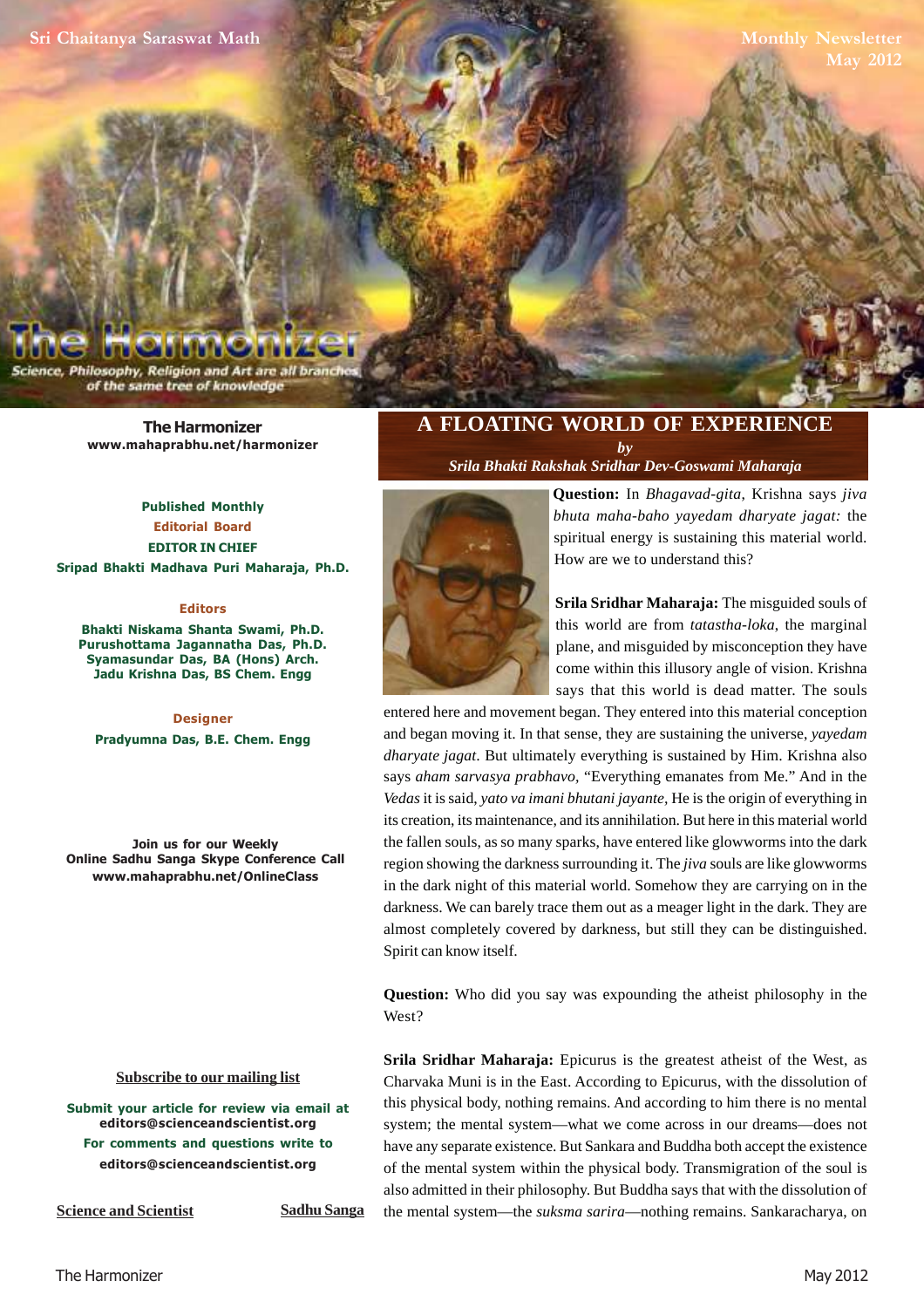the other hand, says that the consciousness within the mental body is a reflection of Brahman, and Brahman is the ultimate existence. According to him, with the dissolution of the body, nothing remains but Brahman. Sankaracharya says:

*sloka dhenu pravaksyami yad aktam yanti kotibhih brahma satyam, jagan mithya jiva brahmaiva na parah*



"In half a verse, I am summarizing the truth that has been expressed by volumes and volumes of scripture. Within only half a verse I shall give the essence of all truths: *brahma satyam, jagan mithya.* Brahman, spirit, is true this world is false. And the *jiva* is

nothing but Brahman. This is the substance of all the scriptures." Proper knowledge is not possible under the philosophical systems of Buddha and Sankaracharya. If what they say is true the world is false—then we must ask, "Why do you speak? And to whom? If everything is false, is your philosophy also imagination?" We will have to ask Sankaracharya, "Does your coming to this world and your endeavor to refute Buddhism and establish oneness as the ultimate truth have no meaning? Who have you come to preach to? Why have you come to preach if this world has no reality? If this world is false, then why are you taking so much trouble to explain your philosophy? For what? Is your mission also imagination?"



**Ramanuja Acharya**

The first great opponent of Sankaracharya was Ramanuja. Ramanuja's refutation was very strong and based on a sound foundation. Ramanuja argued: "What is the necessity for Sankaracharya to endeavor with so much energy to establish his philosophy if it is all fictitious? To say, the world is false, is a suicidal position. Has he come here to do

nothing? He has come to correct us and free us from error, but there must be errors. Error or misconception has reality, otherwise, what is the necessity of spending so much energy refuting so many propositions? *Maya* exists. *Maya* is eternal. The individual soul is eternal, and *maya* is also eternal." The basis of material existence is the possibility of the *tatastha jiva* committing a mistake and developing misconception. The soul is *anu cetana*, atomic consciousness. And as atomic units of consciousness, our freedom is not perfect. Our defective freedom is the cause of this illusion. The soul must have freedom. Before a crime is committed, the possibility of committing a crime is present in the ordinary peace-loving subject. The possibility of disease is there, so hospitals, medicine, and special diets are all necessary. In the

*Within the world of misconception,* **maya** *is the law of the land. The law helps the law-abiding, and the law punishes the law-breaking. The law is the same for everyone; and that same law means protection for the good and suppression for the bad. Law means to divide rights. One and the same law provides for protection of the good and punishment of the bad. The* **svarupa-sakti***, the Lord's internal energy, helps the good, and the* **maya-sakti** *punishes the bad.* **Sakti***, or energy, serves the purpose of the Lord, and therefore necessarily has two aspects,* **paritranaya sadhunam vinasaya ca duskrtam***: to chastise the wicked and reward the good. When the Lord Himself appears, His purpose has two aspects: one for the good, another for the bad. He also comes here with that combined purpose. So although He is one, we see these two aspects of His character.*

—**Srila Bhakti Rakshak Sridhar Dev-Goswami Maharaja**

same way, the possibility for misconception is there in the soul because we are weak and limited. *Maya*, the world of measurement, is unnecessary for the Absolute, but necessary for those in the relative position. When there is only one self-interest, *maya* is not necessary. But where there is division, differentiation, and distribution, when there are many ideas of self-interest, *maya* is necessary.

Within the world of misconception, *maya* is the law of the land. The law helps the law-abiding, and the law punishes the lawbreaking. The law is the same for everyone; and that same law means protection for the good and suppression for the bad. Law means to divide rights. One and the same law provides for protection of the good and punishment of the bad. The *svarupasakti*, the Lord's internal energy, helps the good, and the *mayasakti* punishes the bad. *Sakti*, or energy, serves the purpose of the Lord, and therefore necessarily has two aspects, *paritranaya sadhunam vinasaya ca duskrtam*: to chastise the wicked and reward the good. When the Lord Himself appears, His purpose has two aspects: one for the good, another for the bad. He also comes here with that combined purpose. So although He is one, we see these two aspects of His character. The conception that the unity of the absolute is not a stale, non-differentiated thing is a theory that was propounded by Ramanuja. This is called *visistadvaitavada*, oneness with difference. The philosophy of Sankaracharya, on the other hand, is known as *kevaladvaitavada*, exclusive oneness. Ramanuja accepts that the Absolute Truth is one, but according to him, it is a differentiated oneness. He does not accept non-differentiated oneness. That it is one, he has no doubt. But that one is characterized by specification and differentiation. This is similar to the panentheism of Hegel.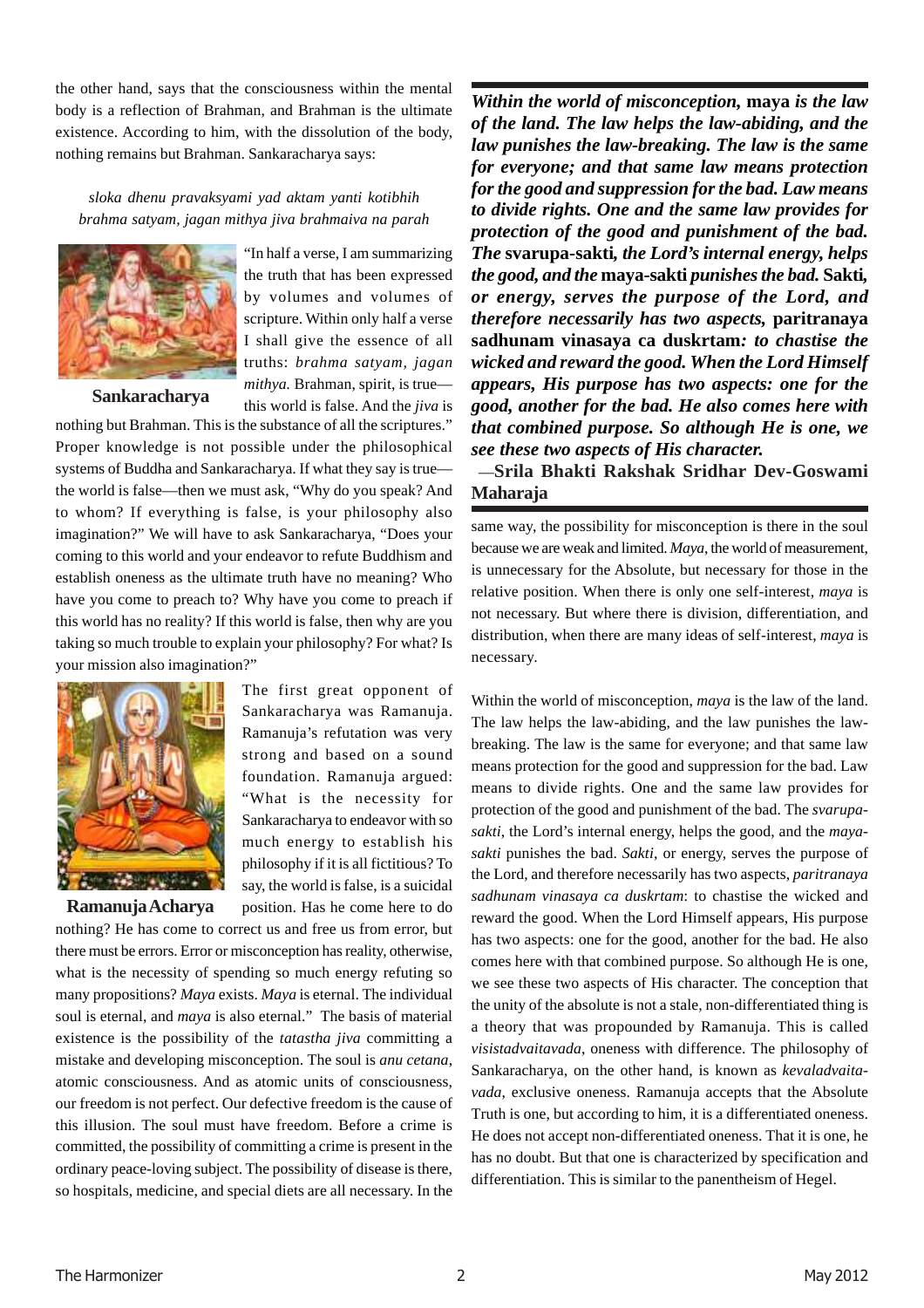### **THE UNIVERSE IS PURPOSELY DESIGNED** *A Discussion between Prof. Michael J. Behe and*

## *Srila Bhaktisvarupa Damodara Goswami Maharaja (T. D. Singh, Ph.D.)*  **\***



**Dr. T. D. Singh (Henceforth TDS):** What you are saying [about fine-tuning] is that an intelligent being is there behind these physical constants. I think fine-tuning could be considered to be a part within the intelligent design scheme. In other words, in the intelligent design

scheme of the creation of an object, every part or organ has to be fine-tuned. For example, the human eye is a product of complete design and it is fine-tuned in the sense that the eyeball, the retina,



*The human body acts as finely tuned machine, a magnificent metropolis in which, as its inhabitants, each of the* **75** *trillion cells composed of 10<sup>27</sup> atoms, moves in symbiotic precision. Going inside the body and then inside the cell is a journey to* **wonderland. If** *we could walk inside a cell, our first task would be* **to keep from getting** *bowled over. We would be faced with a myriad of* **microsized** *vessels moving in all directions. (Please note that in the above diagram, only representative organelles are shown. In an actual cell, most of these components are present in the thousands, filling the interior space with activity.) It has been estimated that there may be as many as some 200 trillion molecules in a single cell, all executing thousands of coordinated reactions with precise timing and function. To get a scale for the rate of activity, consider: on average, each cell in our body forms 2000 proteins every second and in every cell.* **[1]** *We are so embedded in the biosphere that the marvel of its organization has become lost within its commonness.*

the transmission of the signal to the optical lobe of the brain—all have to be exactly the way they are made. Even the design of the whole human body with its seventy-five trillion cells, working in a fine-tuned and symbiotic manner, is a startling example. [2] The working of each cell with its marvelous membrane structure, continuous protein formation, production of energy rich ATP molecules, etc., is amazingly fine-tuned.

**Prof. Michael J. Behe (Henceforth MJB):** Yes, I think fine-tuning is a part of the intelligent design, but not all of it. And there is more to it. One has to be careful to say that, depending on how you mean it, just because some things are intelligently designed doesn't mean that everything might have been intelligently designed. Getting back to the lawn mower analogy, you know the lawn mower might have been designed, the wires and so on, but there might be a smudge of oil on it or gasoline spilled down the side of it. The lawn mower blade might over time get twisted a



little bit. But you don't have to say that the little twist or the smudge is part of the design. You know, accidents might happen. So everything doesn't necessarily have to have been designed. With Mount Rushmore, the faces of the American presidents might be designed, but the rubble down the side doesn't have to be. Nobody intended it to fall exactly this way instead of some other way. So you are right that fine-tuning is necessary for design, but it is not sufficient. It is not sufficient to explain the design that we see in the universe. Even though, in my opinion, design extends through physics, through astronomy, through chemistry and into biology, that doesn't mean that everything in biology might have been designed. For example, sickle cell disease (SCD), or viruses or things like that. Maybe they were designed, but maybe not. I think you have to make a separate argument for each case.

**TDS:** You are making a distinction that there is room for accidents and accidents are not part of intelligent design. I can agree with that. In the Vedantic tradition and also in other traditions—we say that there is a material world and spiritual world. These accidents can happen only in the material world, not in the spiritual world. Accidents are caused by material forces of nature. Earthquake proof design is nowadays added to the building designs in earthquake prone areas.

In a meeting I attended the day before yesterday there was one chemist who was from the University of Wisconsin. He was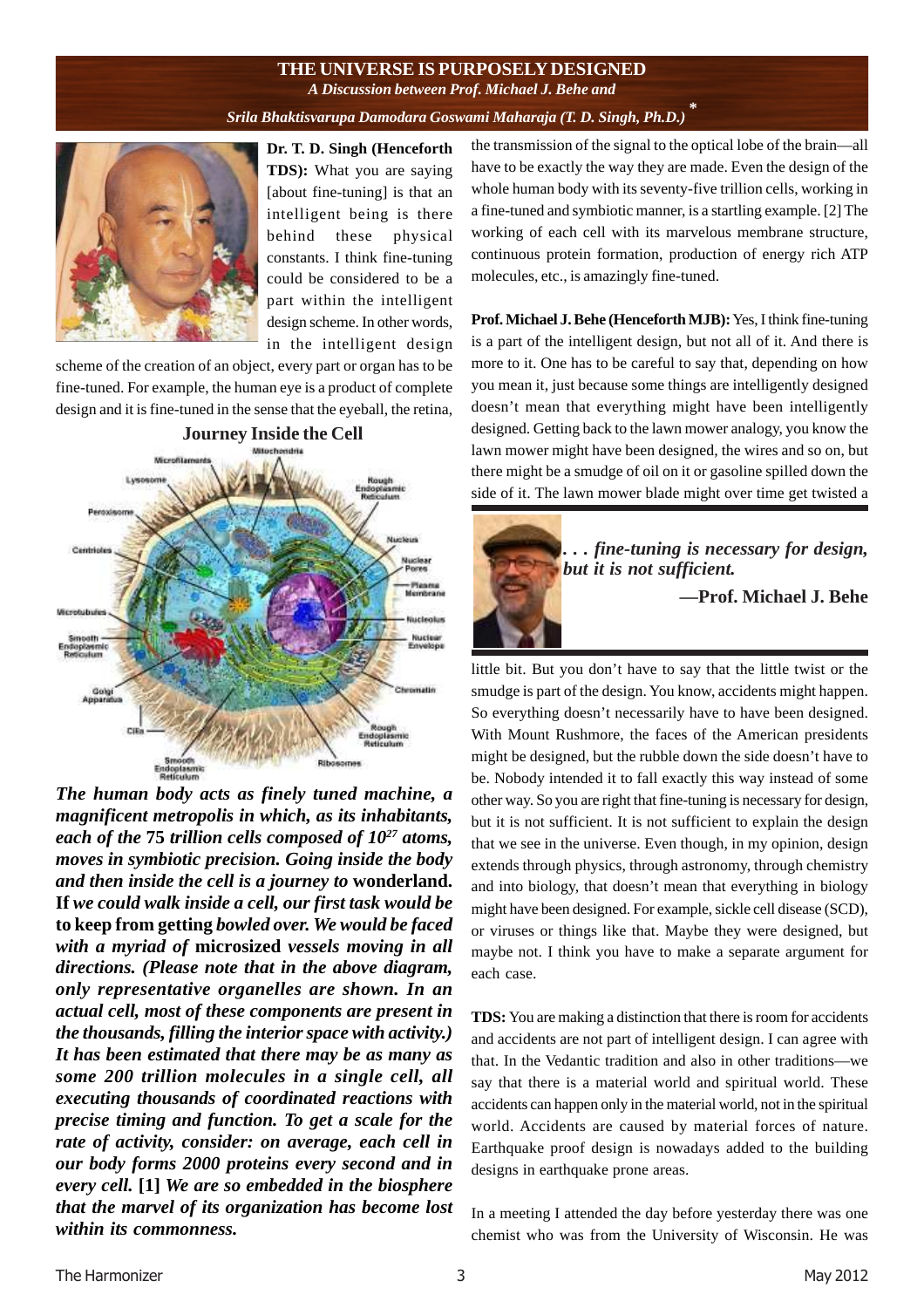

*Periodic Table of the Elements—A beautiful sequence of elements where one finds elements in increasing atomic numbers horizontally and sharing common physical and chemical characteristics vertically.*

making a presentation about fine-tuning from a chemistry point of view. He gave two examples. One was the water molecule, and the other was the carbon dioxide  $(CO_2)$  molecule. The angle of H<sub>2</sub>O is 104.5 degrees and for  $CO<sub>2</sub>$  it is 180 degrees (see the figure below). He said that these angles are fine-tuned. [3] Similarly, he said that the entire Mendeleev's periodic table of elements in chemistry is also an example of fine-tuning (see the figure above).

**MJB:** Yes. Have you read the work of Michael Denton, from New Zealand?



*Fine-tuned angles of H2O and CO<sup>2</sup> . The unique angles of these molecules are central to their structural versatility. The shape and structure of a molecule is an important determinant of its function. For details please refer to* **[3]***.*

**TDS:** I have not read much, but have heard about him.

**MJB:** He has written a couple of books. His most recent book is *Nature's Destiny*. [4] In it he makes arguments like the ones you've been mentioning. He takes fine-tuning well beyond just the laws of nature, yet still within the realm of physics and chemistry. He applies the arguments of fine-tuning to the properties of water, which have been much talked about—the ability of water to form ice, which is less dense than in liquid form. The strength of covalent bonds, the strength of hydrogen bonds, the particular properties of carbon, these things have all been talked about. Similarly, the properties of molybdenum are necessary for nitrogenous enzymes to reduce gaseous diatomic nitrogen and fix it in the biosphere to be used by living cells. Apparently, molybdenum is the only element that can fit the bill. There are many examples like that. And so, I appreciate the understanding of chemical fine-tuning. Take, for example, the DNA molecule. Nobody has ever been able to come up with other nucleotides



which could do the same work as DNA—hydrogen bonding between hydrogen atoms, and with oxygen and nitrogen atoms leading to different base pairs having the same geometry and size so that they could lead to an undistorted double helix. So there is a whole wealth of

*… I think, the more we know, the more we discover, and the more we think about it, we will see that more and more details of the physical world of chemistry and biology are fine-tuned, and some actually are purposely designed.*

### **—Prof. Michael J. Behe**

details like that. Again, I think the fine-tuning argument started, in at least the modem era, with the basic physical laws. For example, Brandon Carter's anthropic principle, and so on. But, I think, the more we know, the more we discover, and the more we think about it, we will see that more and more details of the physical world of chemistry and biology are fine-tuned, and some actually are purposely designed.

### **References:**

1. Schroeder, G.L. (2001). *The Hidden Face of God: Science Reveals the Ultimate Truth,* p. 62.

2. *Ibid.,* p. 49.

3. For details about unique and remarkable properties of water and carbon dioxide, please refer to: Denton, M. (1998). *Nature's Destiny: How the Laws of Biology Reveal Purpose in the Universe,* Free Press, pp. 22—46 and pp.131—137.

4. Denton, M. (1998). *Nature'*s *Destiny: How the Laws of Biology Reveal Purpose in the Universe,* Free Press.

*<sup>\*</sup>* The text, illustrations and captions excerpted from *God, Intelligent Design and Fine-Tuning—A dialogue between T. D. Singh and Michael J. Behe,* Published by Bhaktivedanta Institute, Kolkata, First Printing: 2005—modified for this publication.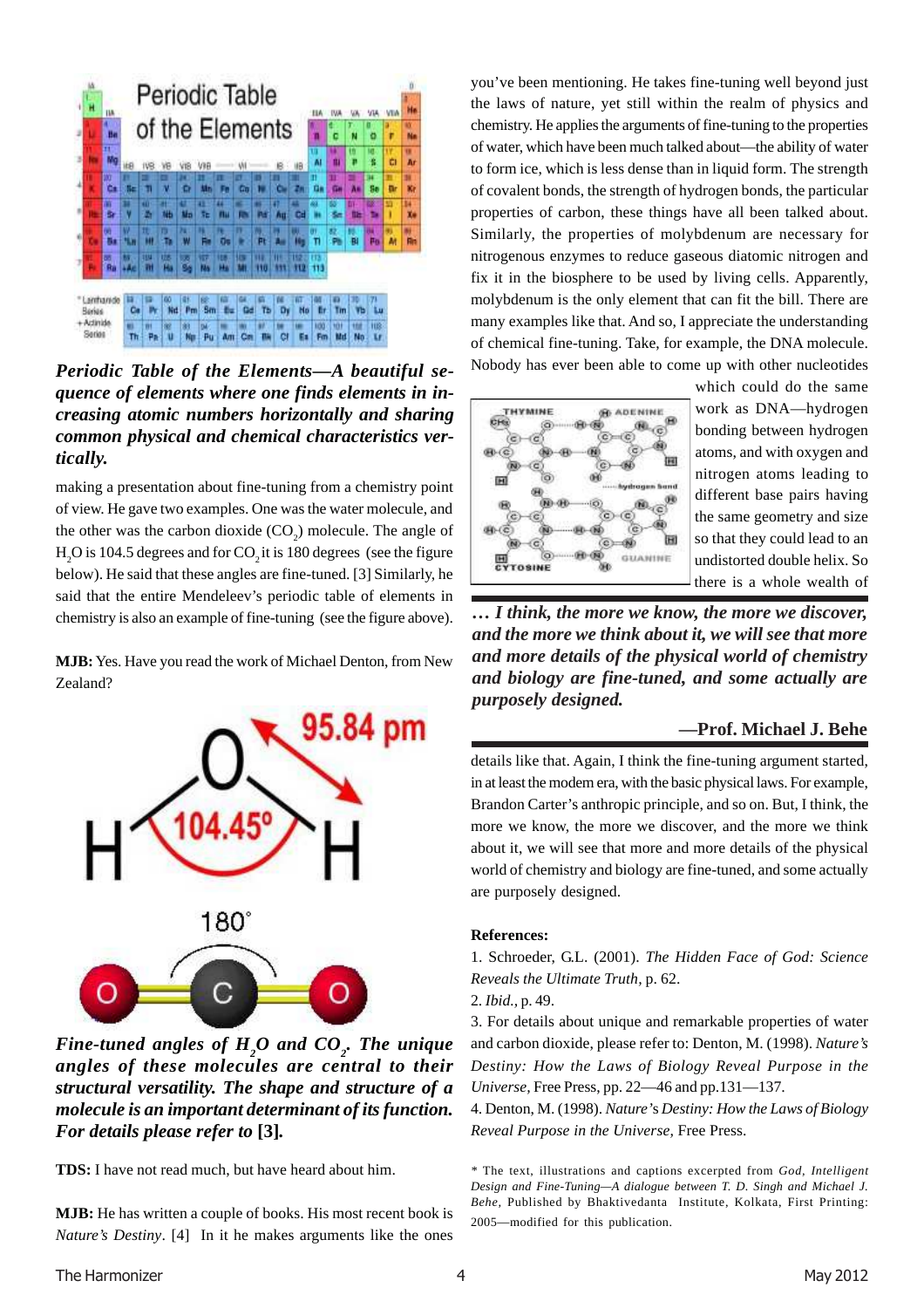### **SUMMARY OFTHE FIRSTTWO CHAPTERS OF HEGEL'S** *PHENOMENOLOGY OF SPIRIT by*

*Sripad Bhakti Madhava Puri Maharaja, Ph.D.*



Sense-certainty is the consciousness that Truth (what is/being) lies in particular external objects. For example, considering that the mountain is true, the tree is true, and so on. But truth is not immediate. Truth is necessarily mediated, i.e. a result, implying that it is *arrived at*.

Thus, if a crime is claimed against someone before a judge, the judge does not accept it immediately as true. The truth of the claim has to be established, arrived at, through due process of presenting evidence, circumstances and arguments. The naïve realist accepts the evidence of his/her senses as true, as does the empirical scientist, but is unaware of the fact that there is process involved in making that determination.

Thoughtful analysis of the role that consciousness plays in such determination, however, leads to the conclusion that the universal representation that belongs to consciousness is the truth or being of sense-certainty and not the particular. This is called perception or perceptual consciousness. Thus whilst the particular object is maintained as object of consciousness, its essential truth is considered to be the universal that belongs to consciousness (i.e., what is mine or in me).

This situation in which the essence (truth) of an object is a universal, is that of an object perceived in the form of its universal properties, or an object that manifests itself as its properties. Thus, for example, sugar is perceived as white, crystalline, sweet, etc. Its properties are all universals, because white refers universally to many things, crystalline can refer to many different objects other than sugar, etc. Yet these properties are held to belong to one particular thing that, yet, it cannot be identified as sugar without those universal properties. Therefore, they are essential to its truth as being sugar.

The very idea of properties implies that they are the properties *of* something, so the object is implicitly preserved in the idea of "properties." The idea of properties implies plurality or manifoldness, and since many-ness implies difference, the properties are determinate. As determinate the properties negate or exclude each other, and each is therefore a One.

The properties as One's also exclude the object *of* which they are the properties, and likewise the object as a One excludes its properties. An object that is a One with properties is called a Thing.

To reiterate the previous conclusion, the particular object, apprehended as a One, is nonetheless essentially universal for perceptual consciousness. In spite of this, consciousness takes the object to be the essential truth and, in order to preserve that truth, considers its apprehension (the *consciousness* of the object) to be false or unessential. But perceptual consciousness knows only the various properties, and not the object itself.

The properties, as various or different from one another, are themselves sensuous universals, i.e. have being or truth in themselves. Therefore consciousness now takes what is object to it (the sensuous universals) as having sensuous being and thereby ceases to be perception and is led back to sense-certainty. This, however, is sense-certainty that is *arrived* at, unlike the immediacy of sense-certainty we started with. It is a *return* to sense-certainty, and, as such, mediation is implied.

A *return* to sense-certainty means that the object that is apprehended, necessarily includes an intermediating stage, thus the Truth of the object in its immediacy is now altered by this implicit mediation. This intermediate is consciousness' knowledge of its own responsibility for what it is perceiving as an object. This will ultimately lead to the understanding of the object in its purity.

Consciousness oscillates between considering the Oneness of the Thing as due to itself, with the Manyness of the properties attributed to its object, or the Manyness of the properties as due to itself and the Oneness arising from the object. The Thing is then considered as having two distinct aspects: (1) the way the thing exhibits or manifests itself *to consciousness,* and (2) the way the thing is *in itself*—reflected out of the way it presents itself to consciousness. This presents the appearance of having two things: (1) the object in and for itself—having its own existence, and (2) the object as it is for consciousness.

What is *for itself* implies that it is *not* for another. What is *for* another implies *not* being for itself. Yet, how can one object have these two contradictory aspects?

To be *for itself* implies relation, and relation implies mediation or negation. Thus *for itself* is the negation of itself as immediacy or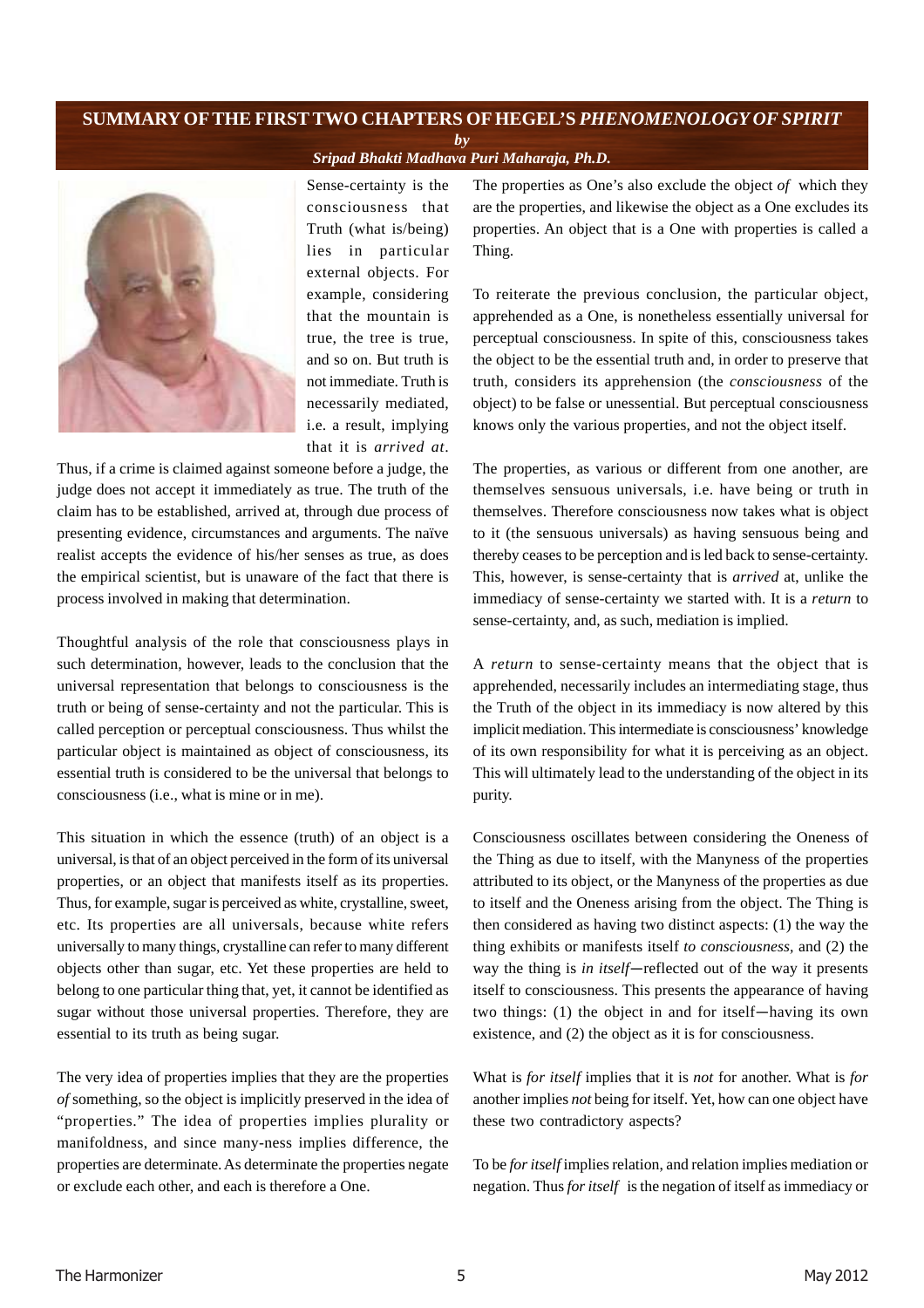the supersession of its immediacy. To be *for another* likewise implies the supersession of the immediacy of a thing. Therefore for—itself is essentially the same as for-another—the two can coexist without contradiction since they are identical in essence, i.e. essentially a (synthetic) unity. In this way the Thing in-andfor-itself, as having its own being, is overcome just as the immediacy of being in sense-certainty was previously overcome.

The immediacy of being in sense-certainty was overcome by universality (perception) yet this universality was afflicted by sensuousness, viz. the object was still there as *object* while its being or truth was taken up (superseded) by consciousness. Likewise the Thing is simultaneously a One (particular) as well as a manifold of properties or "free matters" (universal)—thus it is a distinct, specific Thing and is also that which is determined only in relation to other Things.

All these aspects when taken together express the full essential nature of the Thing (universal), whilst the Thing in itself still remains as an existence for another (particular). It is only when the being-for-itself of the Thing is understood as identical to its being for another that the sensuous otherness is overcome and one reaches the original synthetic unity of the Concept (G. *Begriff*) which contains all the different yet inseparable moments of essentiality, unessentiality, particularity, universality, distinction, and relatedness.

In other words, the Thing is simply of the nature of the Understanding that constitutes it, and in which all the conflicting moments are unified. This is the Unconditioned, because the Thing as a sensuous other, or thing-in-itself, is overcome by the recognition of the identity of being-for-itself and being-foranother, i.e. both are the same mediated immediacies.

Common sense or consciousness as perception thinks it is dealing with substantial things that have their own being, when in fact thought, or the activity of consciousness, is at work and present in each and every moment. Without recognizing this presence of thought in its experiences, consciousness becomes dominated by that which is abstracted from itself, as having a being on its own, and does not realize that the things which appear to be outside and beyond itself are its own essence, intimately integrated with it.

> It is in this way that perceptual consciousness fails to arrive at the Truth of Things (since it does not acknowledge the constitutive role of consciousness) and is rather left to reveal its own untruth (since it thereby deals



**Immanuel Kant**

only with abstractions). This may also be considered a reference to Kant's philosophy that Hegel criticized as being only at the level of perceptual consciousness.



G. W. F. Hegel

The consciousness of Understanding deals with the aspects or "in-so-faras" perspective of things. It does not deal with things in their contradictory wholeness. Rational consciousness, however, "knows" that it is dealing with wholes that are only abstractly divided for the sake of Understanding. It is the task of Reason to determine how to deal with wholes as wholes. Most importantly, the comprehension *of* the whole, even when that is attained, puts the

comprehending consciousness outside the whole that it is comprehending. This is therefore *not* the whole as it is in-andfor-itself. The whole must include the consciousness comprehending it as well as everything else, and it must have its own being beyond any finite conception of it, and, in fact, produce the finite conception of itself. It is perhaps one of the most significant achievements of Hegelian philosophy to be able to reach this goal—Reality in-and-for-itself and not only *for* consciousness. Another is that Hegel is able to expound a scientific system that deals with a substantial Reality that is essentially Subject, i.e. a Truth that is rationally conscious of itself—God. And finally, within his system he is able to deal with all the problems of philosophy in a consistently methodical way that proves to be both necessary and complete. All of this is the product and development of Reason, which is the integrating and differentiating substance of Reality that is essentially Subject—or we can say the Reason of God.

Divine Reason acts within all of creation, in which Man participates to some finite degree and, accordingly, is able to articulate that in the world. It is not so clear-cut as this, however, as the understanding would like it to be. The principle of the identity of identity and difference blurs the distinctions between God and Man so that, although the distinction is there, identity is also to be accounted for. It is this principle of simultaneous oneness and difference beyond understanding, and comprehensible only to what Hegel calls Speculative Reason that unlocks the door to the sphere of Spirit, or Absolute Knowledge. This is of course the broader perspective—the real science is in the details. Study of the *Phenomenology* is useful because it deals with the perspective of Reality from within consciousness and gradually leads to the comprehension of the *Concept* of which consciousness is only one aspect.